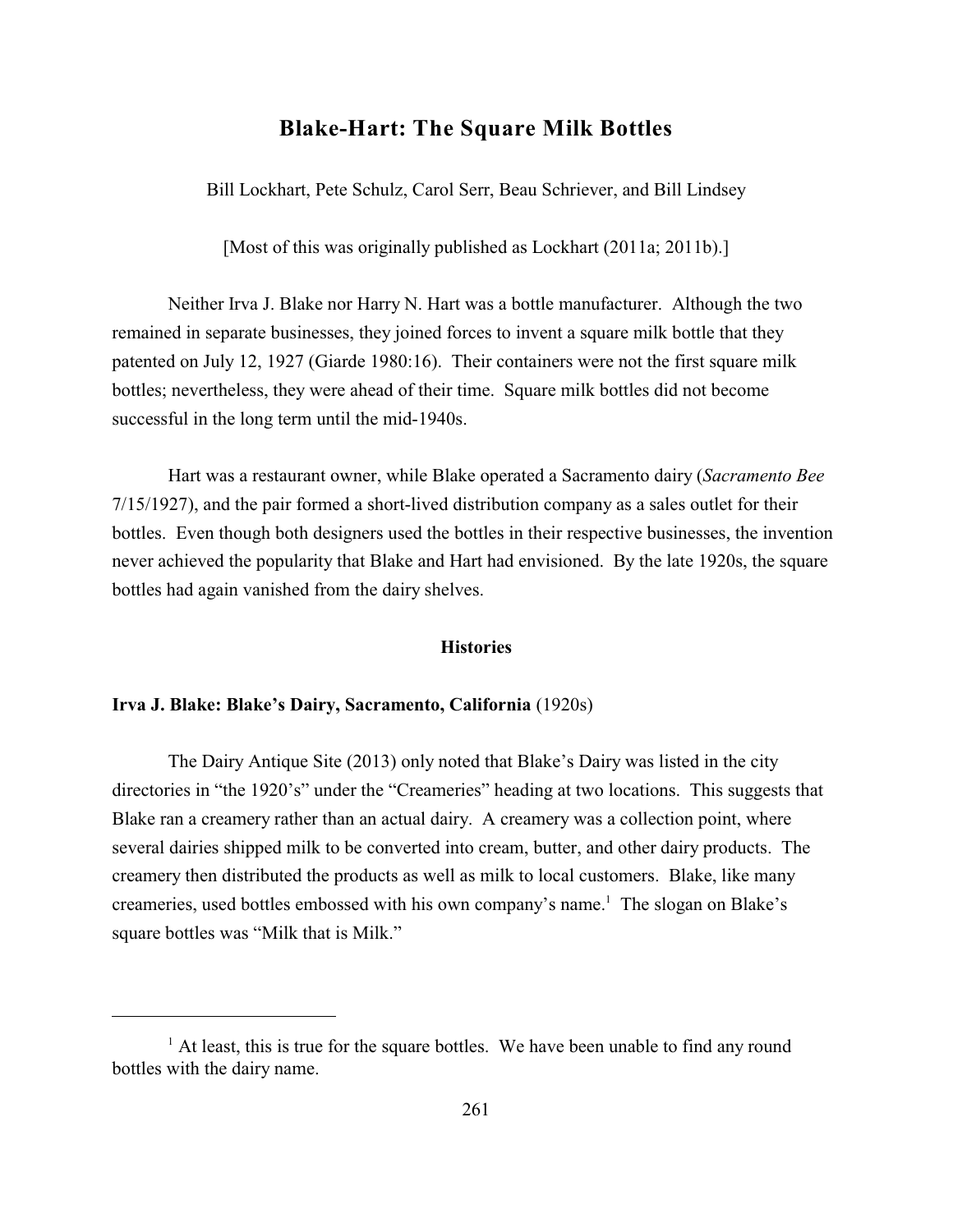## **Harry N. Hart: Hart's Lunch, Sacramento, California** (1920s)

Like Blake's Dairy, Hart's Lunch was in business during the 1920s at Sacramento, although he eventually expanded to Fresno, Stockton, San Francisco, and Salt Lake City, Utah. His trademark was a heart outline, surrounding the word "Hart's." His motto was "The Sign of a Good Place to Eat," and he had the slogan along with his trademark embossed on some of the milk bottles used in his restaurants. Another slogan was "The Finest Dairy Lunch in the West," but he apparently did not use that one on bottles. Like Blake, Hart used the square bottles that the pair had designed (Dairy Antiques & Linda 2013).

## **Blake-Hart Products Co., Sacramento, California** (1925-?)

By June 1925, the partners were advertising their square milk bottles in dairy publications and calling their firm the Blake-Hart Products Co. of Sacramento, California. An early ad claimed that these bottles would increase the capacity of refrigerators and wagons and reduce bottle breakage. Of equal importance, standard equipment would fill, cap, and wash the bottles. A drawing in the ad illustrated the Blake-Hart trademark and the "PAT. APPD. FOR." embossing. They expressed their expectations that their milk bottle would catch on in the East

(Dairy Antiques 2013). Although the bottles were made for Blake and Hart until at least 1929, we have not been able to discover how long the company survived or why it dissolved.

# **Containers and Marks**

On January 13, 1925, Irva J. Blake and Harry N. Hart (both of Sacramento, California) filed for a patent for a "Bottle" (Figure 1). The pair did not receive Patent No. 1,635,811 until July 12, 1927 – almost two years and seven months later, possibly because another square milk bottle had been patented in 1898 (see below). The Blake & Hart patent noted that their invention was a "bottle, specially adapted for dispensing milk, or the like, and is so formed that it will fit all types and makes of automatic bottling machines [i.e., machinery to fill milk bottles]." Because the bottles were



Figure 1 – Patent drawing of Blake-Hart milk bottle, 1927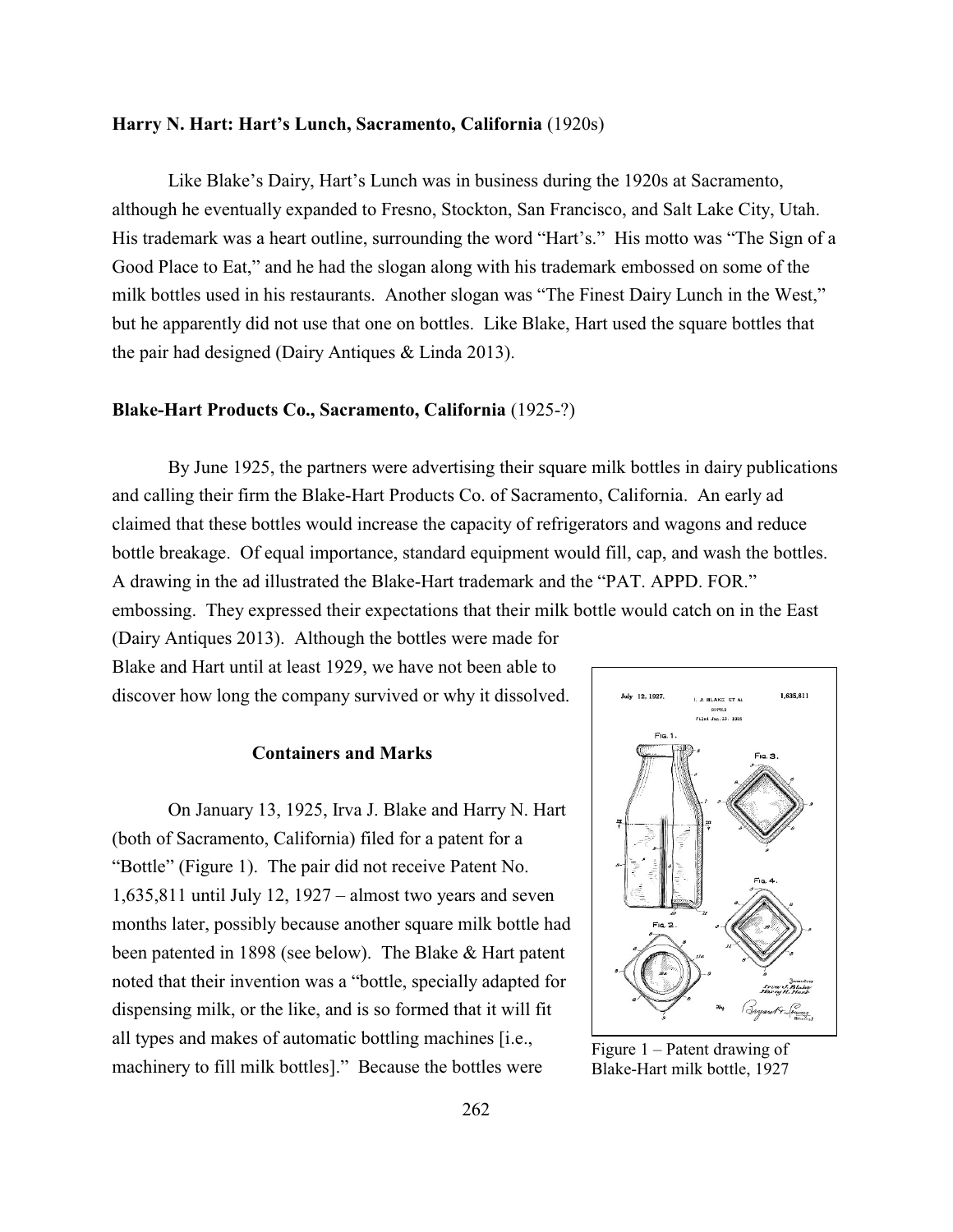square in cross-section, "a plurality of bottles can be stowed in a minimum amount of space, with adjacent bottles offering a large surface to provide contact therebetween (*sic*) and thus restrain them from movement." They also noted that the shape "tends to prevent shifting or upsetting of the bottles, especially when the latter are being filled in filling machines, and after being filled."

Dairy Antiques (2013) noted that Charles T. Nightingale invented the first square milk bottle. Nightingale applied for a patent on August 3, 1896, and received Design Patent No. 29,673 on November 15, 1898, for a "Design for a Milk-Jar" (Figure 2). The bottle was square in cross-section and was similar in design to the bottle later created by Blake and Hart. Like the latter inventors, Nightingale's patent remained in limbo for over



Figure 2 – Nightingale's 1898 patent for a square milk bottle

two years and three months. Again, we have no explanation for the lengthy delay. The designer noted that "the leading feature of the design resides in a milk-jar provided with right-angular corners and a conical-tapered neck portion."

The finish of the Nightingale bottle included an "inner annular rabbet" – better known today as a cap-seat – a ledge for the cardboard disk closure. The drawing showed a series of graduations embossed down the center of one side. According to Dairy Antiques (2013), the bottles were made in half pint, pint, and quart sizes and used tin-top closures. The bottles were mouth blown and had "CLIMAX" embossed on their bases (see the Other C section for a discussion on Climax). They noted that the bottles they had seen did *not* have the cap-seat in the throat.

### **Distribution**

One of the inventors told the *Sacramento Bee* (7/15/1927) that "every bottle will bear the name The Sacramento Bottle. . . . The container formerly was known as the Blake-Hart bottle, but the two men believe that to call it The Sacramento Bottle would give the city wide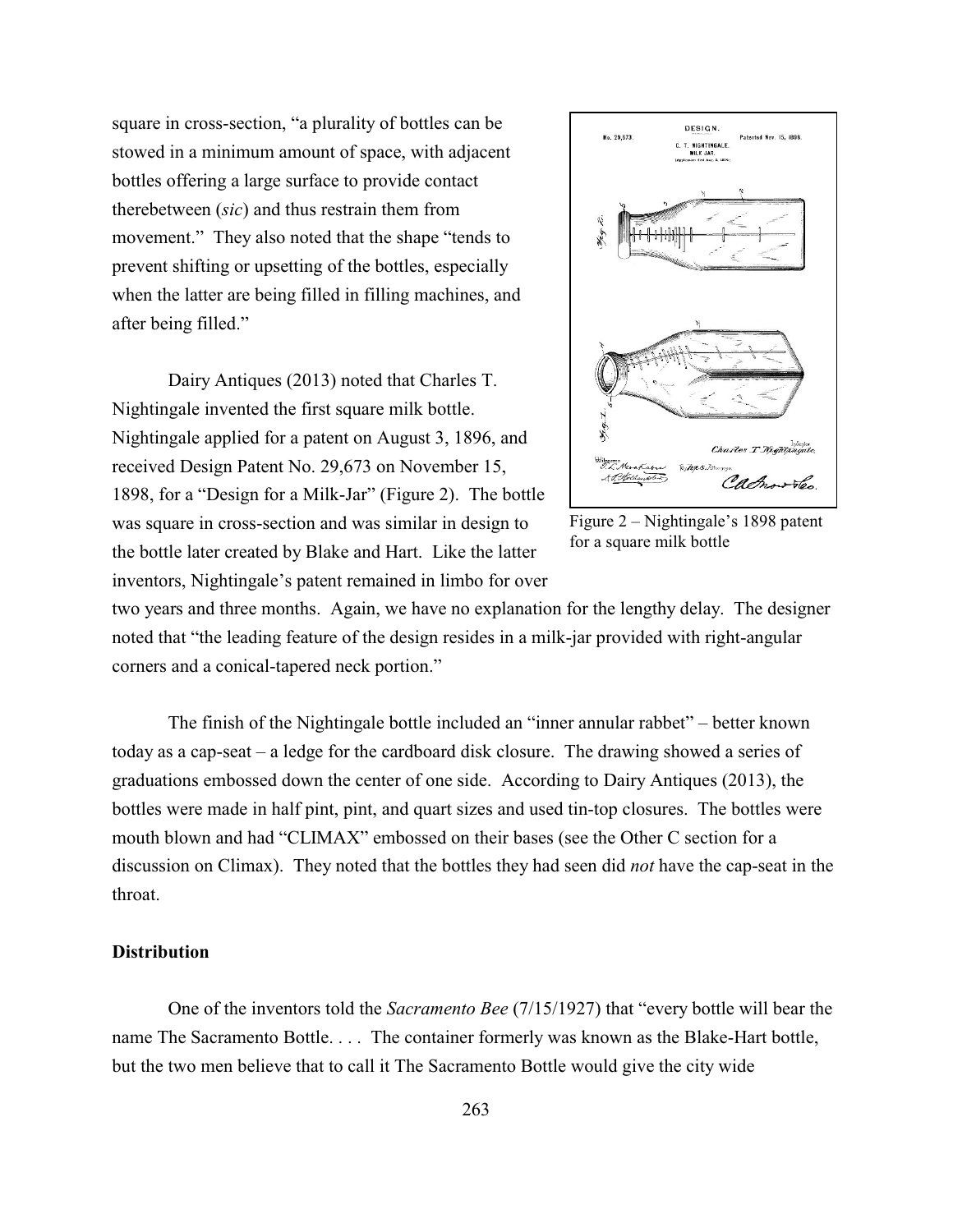

Figure 3 – Blake-Hart milk bottles from Blake's Dairy (California State Parks collection)

recognition." Based on empirical evidence, Dairy Antiques (2013) doubted that the name was ever used this way, although Blake, himself, used bottles with SACRAMENTO "embossed in three locations" (Figures 3 & 4). Our observations concur; we have not seen a single container embossed "The Sacramento Bottle."

Blake and Hart expected "to establish the bottle in every city in the country. . . . Thirty-six dairies



Figure 4 – Closeup of Blake's Dairy bottle (California State Parks collection)

west of the Rocky Mountains [are] now using the containers and are paying Blake and Hart royalties" (*Sacramento Bee*, 7/15/1927). Dairy Antiques (2013) listed 21 California dairies and creameries that used the containers, and Knipp (1988:1) pointed out that

Blake-Hart bottles were found in Oregon, Nevada, and Hawaii, as well as California. It is clear that this period of square bottle use was restricted to the West Coast and nearby states. Although Blake and Hart claimed that dairies in Chicago were interested in using their milk bottles, there is no evidence that the bottles were used east of Nevada (Dairy Antiques 2013).

BLAKE across a milk bottle inside a heart

The distinctive Blake-Hart logo was embossed on the heels of square milk bottles. The mark consisted of the horizontal word "BLAKE" superimposed over the outline of a milk bottle, surrounded by a heart (Figure 5). The word "TRADE" was embossed to the left of the lower section of the heart, with "MARK" to the right. At first glance, the "body" of the milk bottle appears to be a "U" under the word "BLAKE" on some bottles (Figure 6).



Figure 5 – Blake-Hart logo on milk bottle heel (California State Parks collection)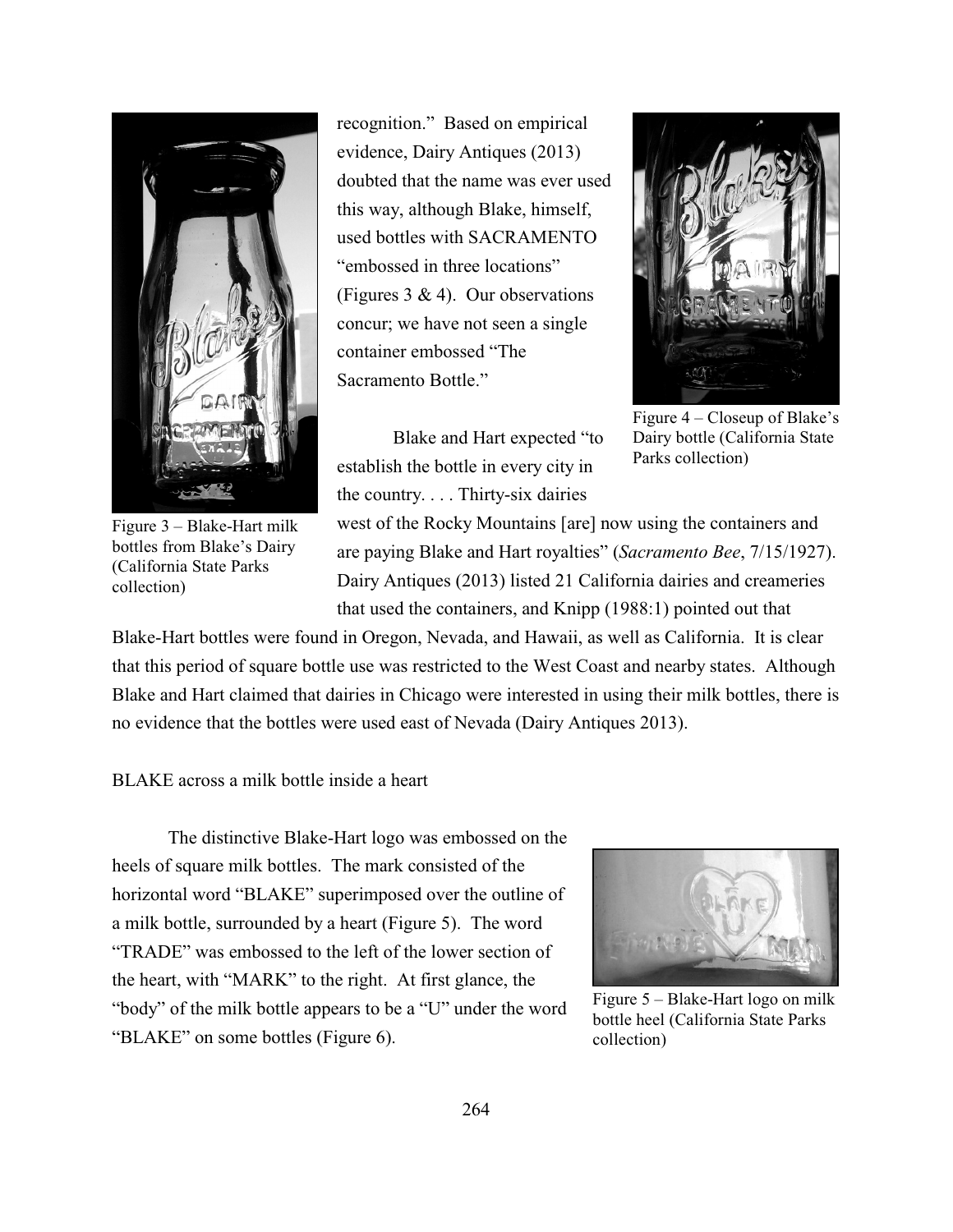Although Toulouse (1971) did not include the logo, Giarde (1980:16-17) provided the explanation that the "mark is not that of the manufacturer but rather is a trademark of the inventors of the old square." Dairy Antiques (2013) further support this contention, noting that all milk bottles they have found with the mark were square.

Most of these bottles are embossed with either "PAT APPD FOR" or "U.S. Patent 1635811 / July 12,



Figure 6 – Blake-Hart logo; note how milk bottle body resembles a "U" (California State Parks collection)

1927" on the heel opposite the one with the Blake-Hart logo. Since Blake and Hart applied for their patent in January of 1925, some of their bottles were obviously manufactured prior to receiving the patent – hence the abbreviation noting the application had been filed.

According to one of the inventors (probably Blake), he and others had been using the bottle "for three years" in 1927 (*Sacramento Bee*, 7/15/1927). Although that places the initial date of manufacture five months prior to the patent application, the inventor was probably correct. It is likely that Blake had some of the bottles made for his own dairy prior to applying for the patent. This may have been a test, or he may just have been convinced about the efficacy of his own design.

We could thus expect bottles with "PAT APPD FOR" to have been made as early as January 1925 and as late as July 1927. Dairy Antiques (2013) reported the earliest bottle we have recorded, with a date code for December 1925 (see section on date codes below), along with "PAT APPD FOR." Although we would have expected the application embossing to have disappeared with the issuance of the patent, Dairy Antiques also recorded date codes as late as 1929 with "PAT APPD FOR." The glass houses apparently used the molds until they wore out.

According to Giarde (1980:16), most of these square bottles bear the patent date – July 12, 1927. Dairy Antiques (2013) confirmed the use of the patent date by at least 1928. However, we have also discovered Blake-Hart bottles with no "PAT APPD FOR," no patent date, and date codes as late as August 1930. It is possible that the "PAT APPD FOR" bottles enjoyed the greatest popularity and production slacked off after the patent was actually issued. Possibilities presented by the bottles with no Blake-Hart logos or patent data are discussed in the "Manufacturers" section below.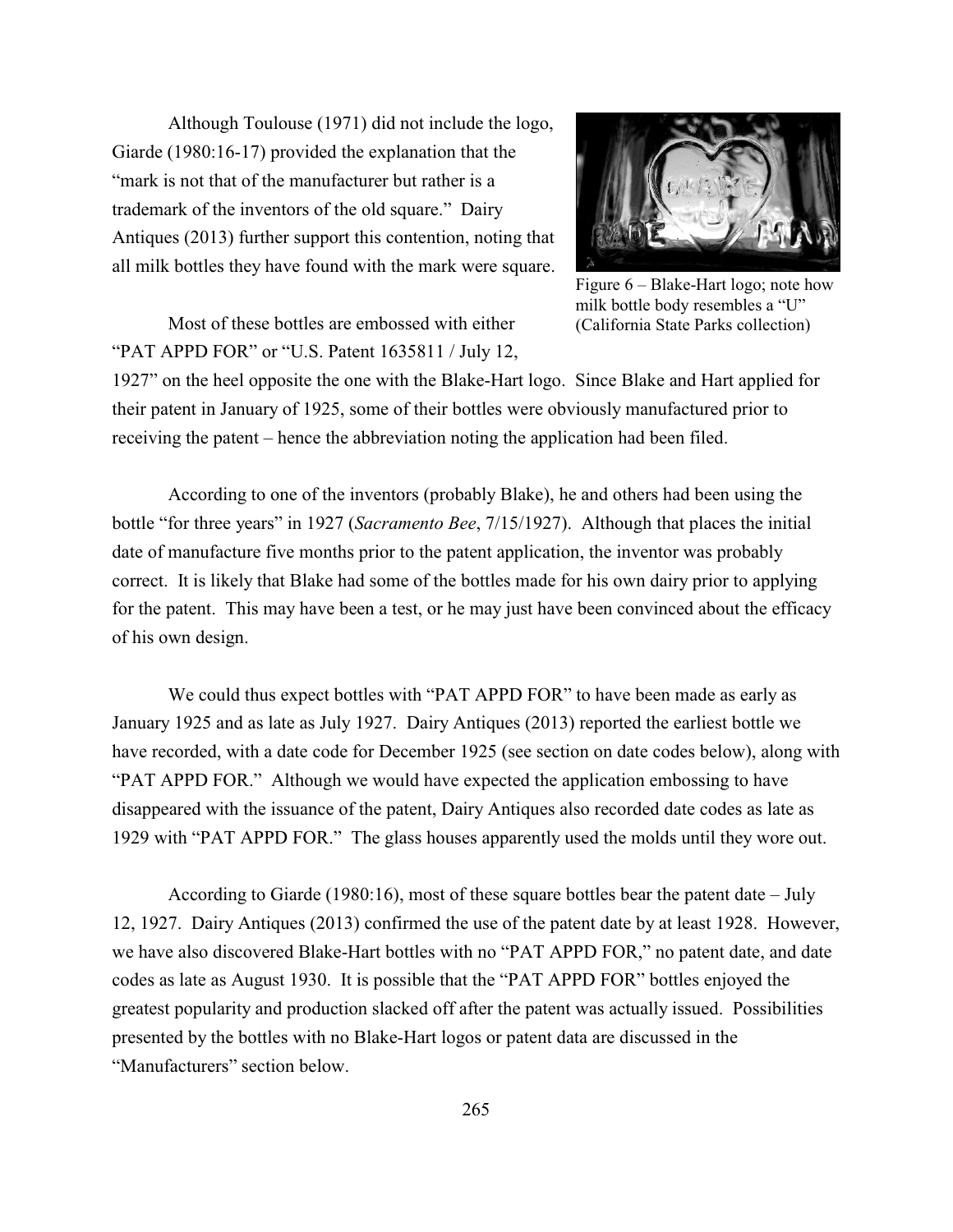# **Date Codes**

Although a few date codes appeared on soda and beer bottles as early as the 1880s, the Thatcher Mfg. Co. embossed the first date code on a milk bottle in late 1909. Thatcher regularly used date codes on its bottles from that point on, but other glass houses were slow to follow (Lockhart et al. 2007). Date codes throughout the glass industry (as well as on milk bottles) were generally embossed on bottle heels or bases, but a unique system occurred in California in the 1920s – just about the time that Blake-Hart bottles made their debut.



Figure  $7 -$  Rim Code 12 // 7 [December 1927] (California State Parks collection)

The Southern Glass Co., Vernon, California, began embossing date codes on the rim or lip of the milk bottle. In addition to the year code, Southern Glass also included a month code. These took the form of tiny numerals embossed at the very top of the bottle, read by looking straight down as if into the mouth of the container (Figures  $7 & 8 & 8$ ). The firm embossed a singleor double-digit month code on the left side of the rim and a single numeral on the right to represent the year. Month code changes were easily revised by merely stamping the new month code atop the old one.

Although our original research recorded 1924 as the earliest year for rim codes (see Schulz et al. 2009), new information suggests that the initial bottles were made by at least August 1923. Rim codes slacked off in popularity by 1928, but a few were still used as late as 1933. Eventually, the Pacific Coast Glass Co., Illinois-Pacific Glass Corp., Owens-Illinois Pacific Glass Co., and the Latchford Glass Co. all used the rim-code system on some milk bottles. By 1929, Illinois-Pacific had moved its codes to the heel, and, by 1930, few continued to use rim codes or month codes.



Figure 8 – Rim Code 2 // 1 [February 1931] (California State Parks collection)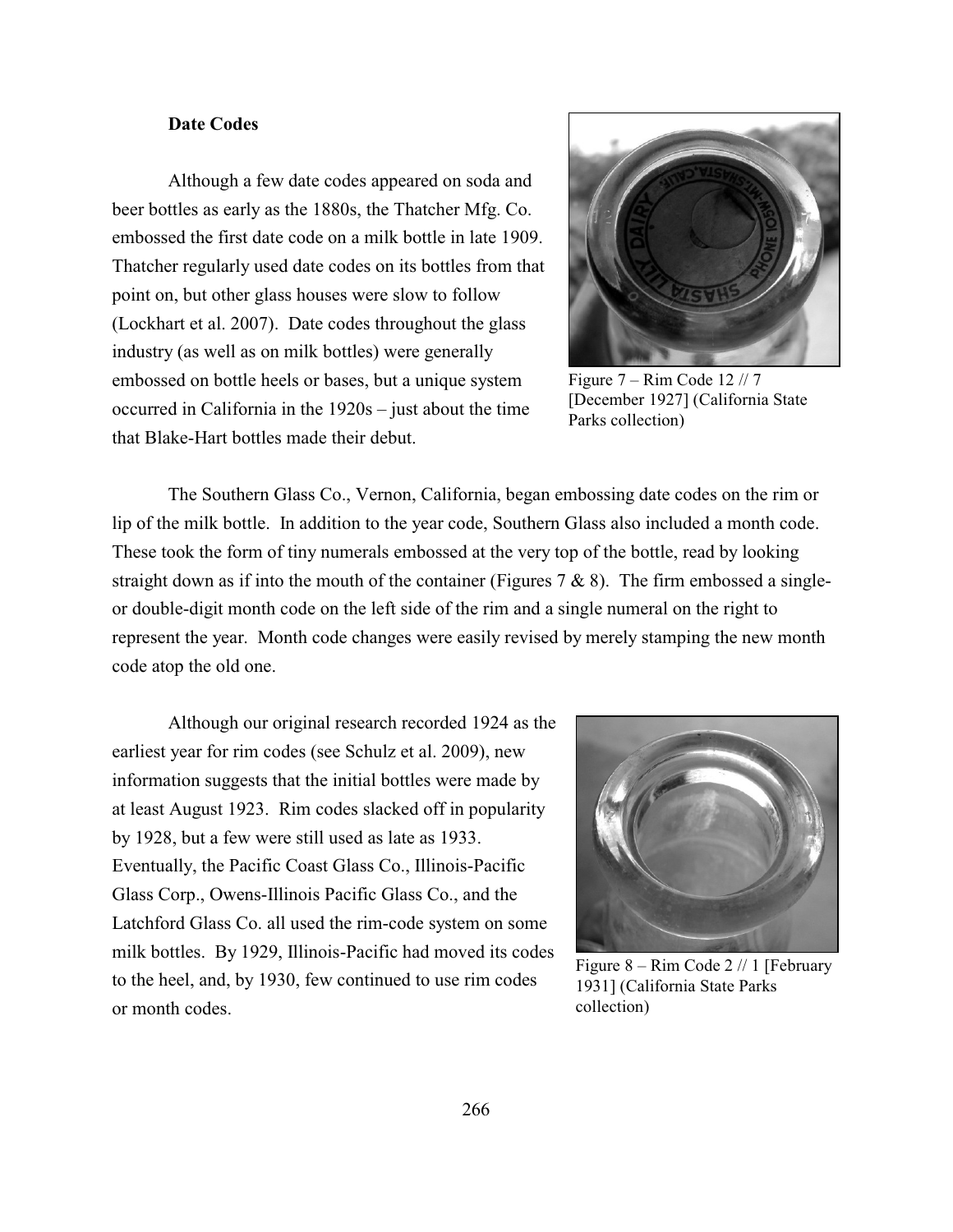The timing for the use of rim codes and Blake-Hart bottles is very interesting. Each phenomenon began in earnest in 1924, peaked out ca. 1928, and dwindled to almost extinction by 1930. This demonstrates a strong correlation between the use of rim codes and manufacture of Blake-Hart bottles. Correlation, of course, does not prove causation, and there were numerous *round* bottles with rim codes. However, the evidence is intriguing. With the exception of the Latchford Glass Co. (a firm that apparently only used rim codes in 1933), all of these glass houses were also known as manufacturers of the Blake-Hart bottles, opening the possibility that Blake-Hart was the initiator of the rim date codes.

#### **Manufacturers**

As noted above, Blake and Hart were users of their own milk bottles (Blake at his dairy/creamery, Hart at his restaurants), and they became jobbers, selling their milk bottles to other dairies and creameries – usually with the embossed names and locations of the individual concerns on the bottles. It is certain that the pair did not actually manufacture any bottles. So, our question becomes: Who *did* make the bottles?

The *Sacramento Bee* (7/15/1927) noted in 1927 that "the bottle, at present, is being manufactured in San Francisco by the Pacific Coast Glass Company." Doug Gisi discovered a single Blake-Hart square bottle with the PAT APPD FOR base and the "PC rectangle" heelmark, used by Pacific Coast Glass. Although the bottle did not have rim date codes, the manufacturer's mark confirms the newspaper identification of the maker.

In addition, we have recorded the Blake-Hart mark on bottles that have two-digit year codes on the rims (for 1926), a condition only found in our sample on bottles made by the Pacific Coast Glass Co. This also suggests that Pacific Coast Glass made bottles for Blake-Hart during the period claimed by the *Sacramento Bee*. By November 1926, Blake-Hart bottles were dated with a single-digit code, and double-digit year codes never returned. Dairy Antiques (2013) noted that most bottles made by Pacific Coast also have the "PAT APPD FOR" designation.

According to Giarde (1980:16), bottles bearing this mark are known to have been made by the Illinois-Pacific Glass Corp., Illinois-Pacific Coast Co., and the Owens-Illinois Pacific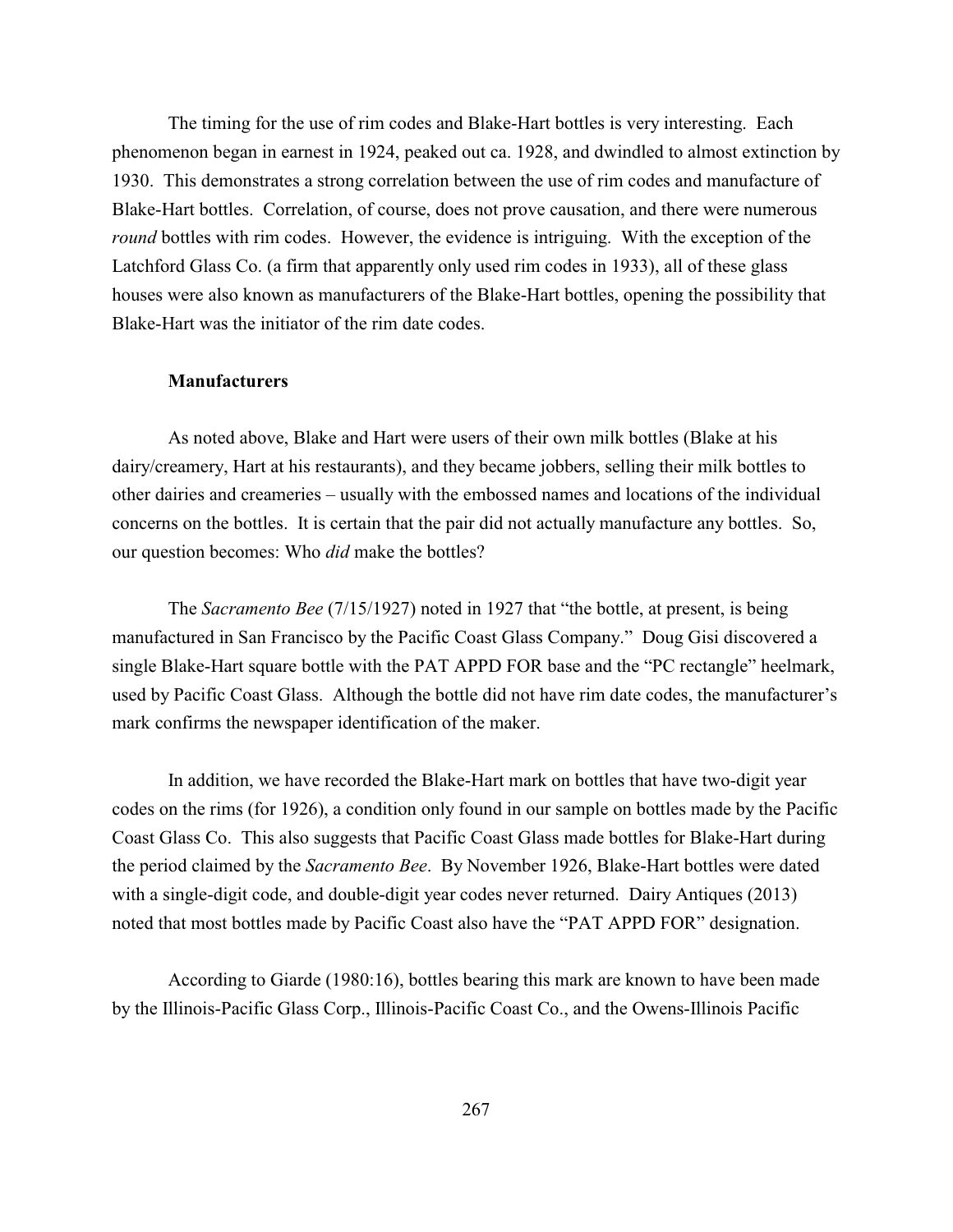Coast Co. (all the same company, with name changes reflecting reorganizations). $2$  Indeed, we have recorded a single bottle with a rim code of  $8 // 9$  with the Blake-Hart logo on one heel and the Illinois-Pacific triangle logo on another, confirming the Illinois-Pacific connection. Dairy Antiques (2013) recorded a date code as late as May 1930 with same logo and noted that most of the bottles made by Illinois-Pacific had the patent date.

Dairy Antiques (2013) also noted that they "have seen one Blake-Hart milk bottle from Hilo, Hawaii that has the makers mark of the Owens-Illinois Pacific Coast Company with a 1936 date code." The bottle, however, did not include the Blake-Hart logo. Blake and Hart had almost certainly closed their bottle business by that time, so the need for the logo had passed.

Knipp (1988:1) claimed the bottles were used between 1925 and 1933. He quoted Giarde as stating that later bottles "were known to have been made by Hazel Atlas Glass Co." If correct, this may account for bottles having no rim date codes (see below). The latest date code that we have seen associated with square, Blake-Hart style milk bottles is 1930, although Dairy Antiques (2013) recorded the Owens-Illinois example with a 1936 date code.

## **Square bottles with no Blake-Hart logos**

In addition, we have observed a single square milk bottle (Blake-Hart format) with no rim codes and no Blake-Hart symbol on the heel. However, the bottle is embossed with the Southern Star (S in a star) mark of the Southern Glass Co. Southern used the star mark from 1926 to 1931, although the mark with no accompanying date codes was only used from 1926 to 1928. Thus, the Southern Glass Co. also made square milk bottles during the same period.

It is possible that square bottles without the Blake-Hart symbol or patent date could be a "knock off" bottle made by Southern Glass prior to the issuance of the patent. Until Blake and Hart actually received their patent, they had no way to protect their "invention," and no one would be compelled to pay them for it. Given that the design was pretty simple, glass factories may well have thought that the Patent Office would never agree to a patent.

 $2$  For a discussion of this series of glass houses, see Lockhart et al. 2005.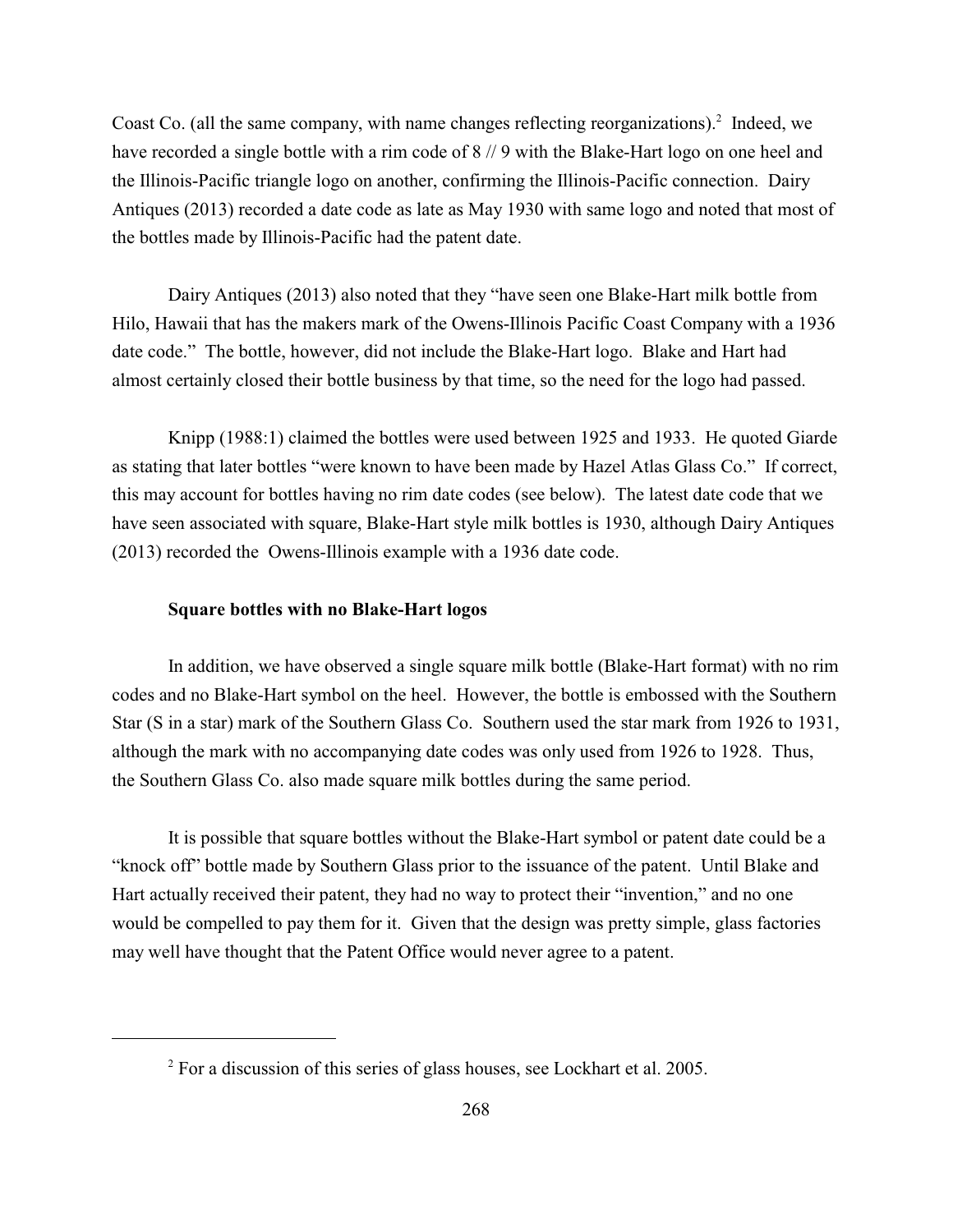Similarly, other square milk bottles from the period, regardless of the manufacturer, could have been made in avoidance of the Blake-Hart claim prior to the issuance of the patent. Others (e.g., the 1936 Owens-Illinois bottle recorded by Dairy Antiques) could have been made after Blake and Hart ceased operations as a company with little fear of legal retaliation. Alternatively, Owens-Illinois may have purchased the rights to the patent by that time.

## **Discussion and Conclusions**

There is no question that the square milk bottles invented by Irva Blake and Harry Hart were manufactured for two years or more prior to receiving a patent. The distinctive square bottles were made for ca. eight years, from 1925 to 1933 (with a single outlier made in 1936). Although they were not manufacturers, Blake and Hart sold their bottles primarily to California dairies and creameries as well as using them at Blake's creamery and Hart's restaurants.

At least two glass houses legitimately made the bottles for Blake and Hart. Initially, the Pacific Coast Glass Co. produced the containers, from late 1925 to 1927. The Illinois-Pacific Glass Corp. replaced Pacific Coast at some point in 1927, and the glass house continued to make the bottles under the new name of the Illinois-Pacific Coast Co. in 1930 and the Owens-Illinois Pacific Coast Co. in 1932.

In addition, the Southern Glass Co. made some of the bottles – without the Blake-Hart logo or the patent information – during the 1926-1928 period. It is possible that Southern Glass took advantage of the lack of patent protection to produce its own version of the bottles. Several other square bottles – obviously from the same patent – were made with no logo, no patent information, and no manufacturer's marks – again possibly taking advantage either the lack of a patent prior to 1927 or Blake-Hart's disappearance from the literature by ca. 1929.

### **Sources**

Dairy Antiques

2013 "Unusual Shaped Milk Bottles." [http://dairyantiques.com/Unusual\\_Shaped\\_Milk\\_Bottles.html](http://dairyantiques.com/Unusual_Shaped_Milk_Bottles.html)